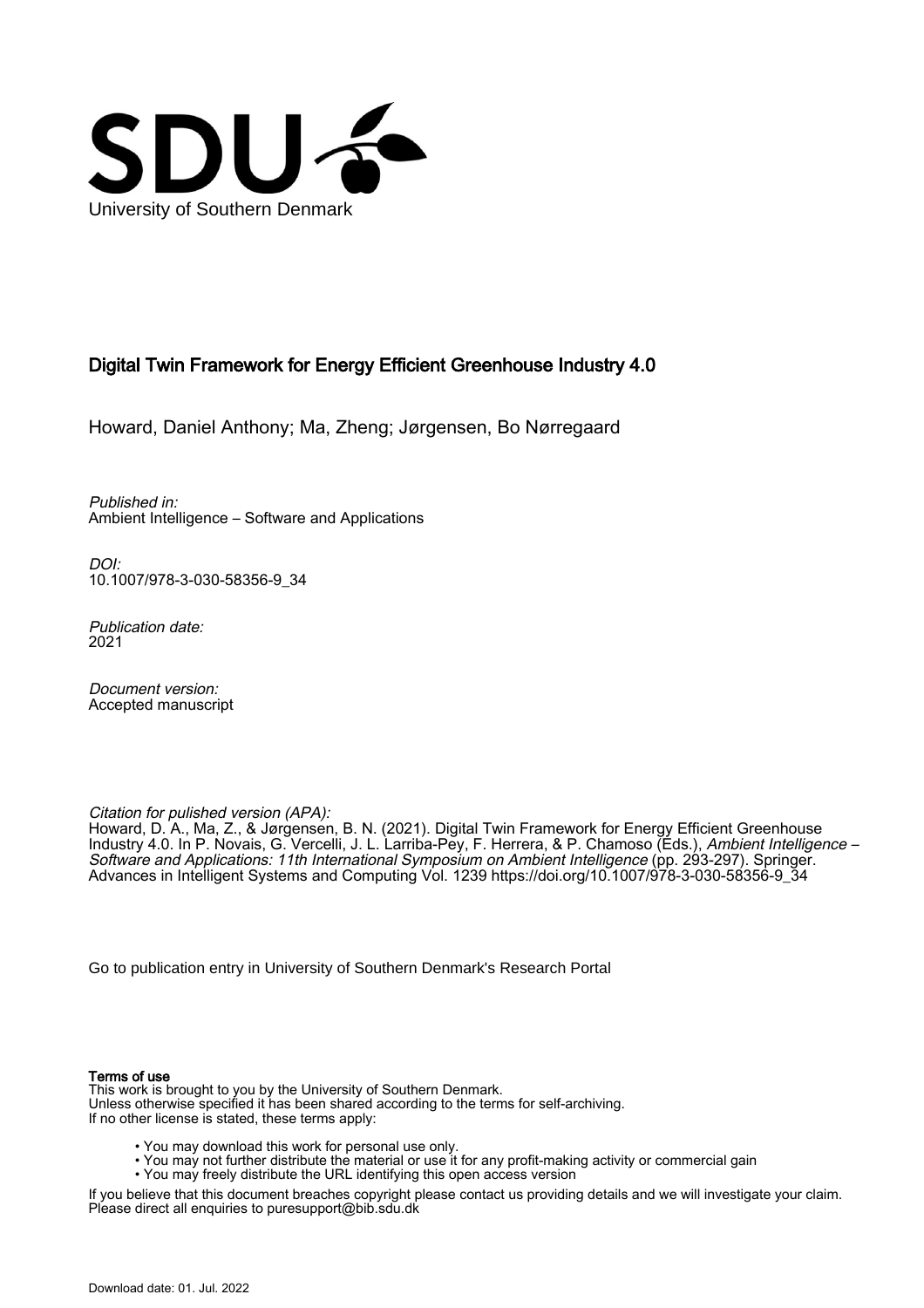# **Digital Twin Framework for Energy Efficient Greenhouse Industry 4.0**

Daniel Anthony Howard<sup>1[0000-0003-4556-0602]</sup>, Zheng Ma<sup>1[0000-0002-9134-1032]</sup> and Bo Nørregaard Jørgensen<sup>1[0000-0001-5678-6602]</sup>

<sup>1</sup> University of Southern Denmark, Campusvej 55, 5230 Odense, Denmark [danho@mmmi.sdu.dk](mailto:danho@mmmi.sdu.dk)

**Abstract.** This paper introduces the ongoing research conducted on enabling industrial greenhouse growers to optimize production using multi-agent systems and digital twin technology. The project seeks to develop a production process framework for greenhouses, based on several case studies, that can be applied to different greenhouse facilities to enable a broad implementation in the industrial horticulture sector. The research will incorporate AI technology to support the production process agent in forecasting and learning optimal operating conditions within set parameters that will be feedback to the grower through a common information model. Furthermore, the production agent will communicate with other process agents to co-optimize the essential aspects of production. In turn, this allows the growers to optimize the production cost with minimal risk to product quality while aiding in upholding grid stability. The findings in this research project may be beneficial for developing industry-specific energy flexibility solutions incorporating product and process constraints.

**Keywords:** Industry 4.0, Greenhouse, Multi-agent System, Digital Twin.

### **1 Problem Statement**

The greenhouse sector has been identified as a sector with significant unexploited process flexibility and as discussed by Ma et al. there is also a potential for monetary gain for the participating growers [1]. Several projects have already studied the planning and control of the lighting used for production within greenhouses [2-4]. However, to understand the flexibility constraints regarding product quality further research is required.

### **1.1 Greenhouse Industry 4.0**

This research is part of the Greenhouse Industry 4.0 funded by the Danish Energy Technology Development and Demonstration Program (EUDP). The project takes a holistic approach by optimizing the operation based on inputs from three developed digital twins. The digital twins will cover the energy system, the climate compartment and the research presented here will develop a digital twin for the production process flow.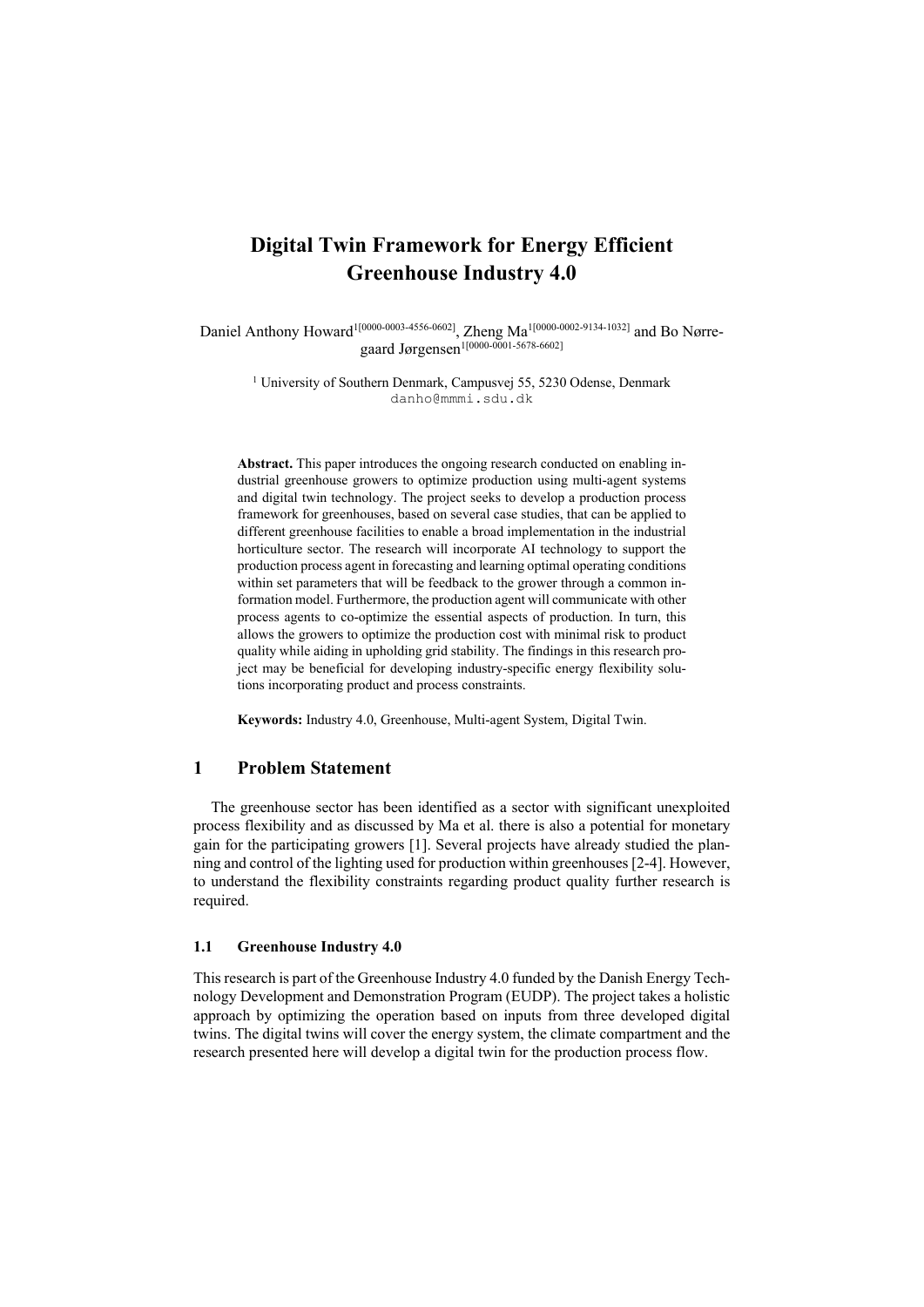### **1.2 Research Aim and Objectives**

This research aimsto develop a digital twin of the greenhouse production flow, to create an artificial intelligence (AI) based simulation model of the greenhouse production flow for investigating the effects of co-optimizing production schedule, plant growth, energy consumption, and cost, by considering influential factors including production deadlines, quality assessment, (district) heating demand, gas and electricity prices, and weather forecasts. To achieve the project aim, the following objectives will be conducted:

- Development of multi-agent simulation model for greenhouse production flow
- Identification of Common Information Model interface
- Investigating the effects of co-optimizing factors influencing the production flow
- Simulation of energy efficiency and demand response potentials

The research will be conducted as a part of the Greenhouse Industry 4.0 project between September 2019 and October 2023.

# **2 Related Work**

#### **2.1 Brewery Fermentation Process Optimization**

Applying multi-agent-based simulation on a production process, a case study was conducted on a Danish brewery. The goal was to establish a baseline consumption model for the fermentation tanks within the brewery and subsequently investigate any potential for the process to deliver energy flexibility based on market conditions. Brewing is a quality-oriented process and this was emphasized by developing a process agent logic using the product agents (beer) constraints, primarily temperature zones for the yeast.

### **2.2 Greenhouse Flexibility Potential**

Before the co-optimization using the information provided by the other digital twins in the system, a baseline flexibility potential for the process should be established as a line of reference. In order to determine the flexibility potential, a multi-agent system representing the current greenhouse production process was developed. Using the multiagent system and data provided by the growers it was possible to estimate the current power consumption and flow of the processes. Furthermore, a product agent representing the process product (plant) could be developed in order to account for variations in growth depending on the environment.

#### **2.3 Integration of Simulation Software with Optimization Platform**

The simulation software used to represent the digital twin for the production process is required to interact with an optimization platform through data exchange it is important to establish the integration possibility between said platforms. As the digital twins

2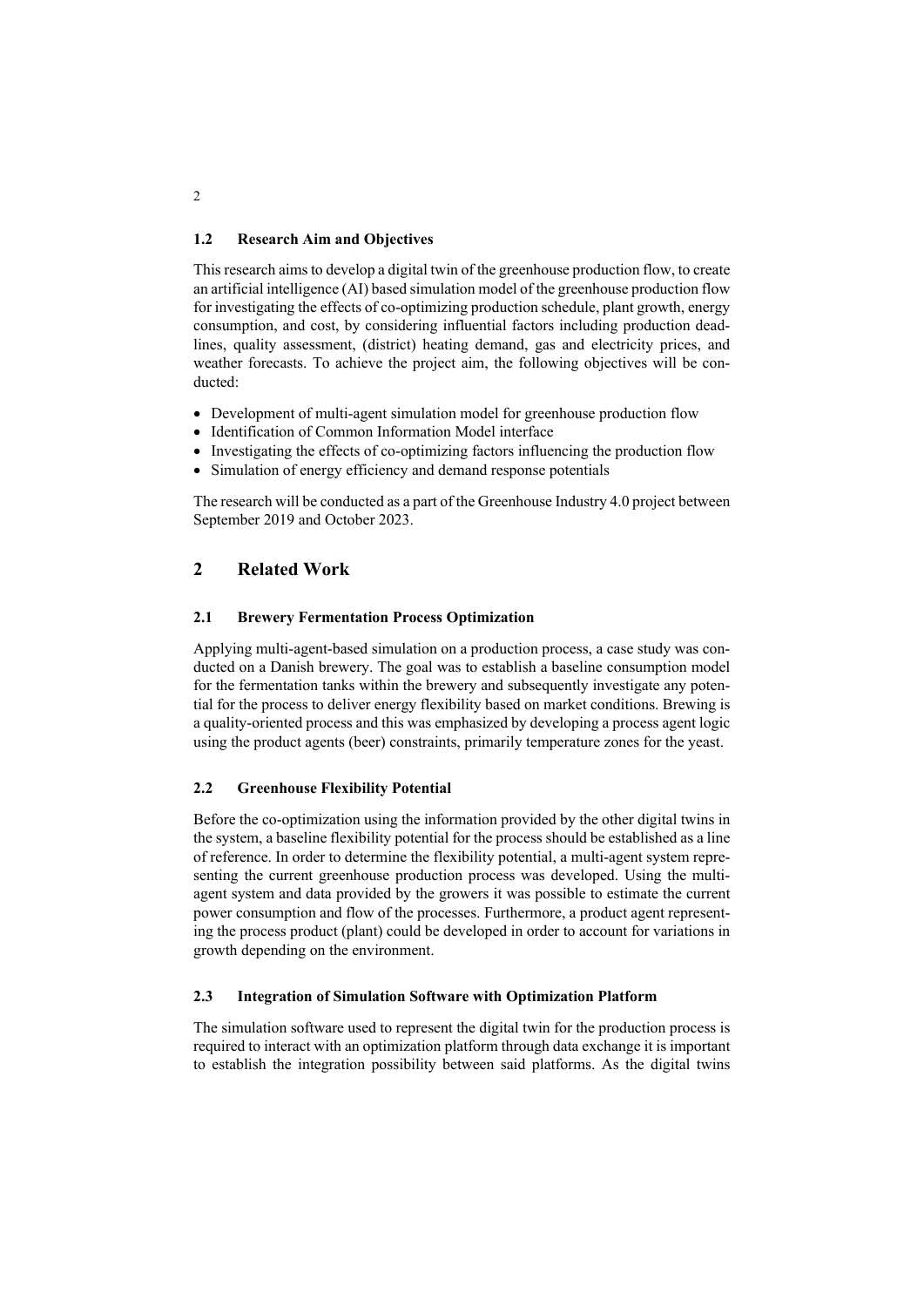developed in the project will run on different platforms it is beneficial to connect them using a horizontal integration approach to minimize the connections for each subsystem. Using an in-memory data grid (Hazelcast) it was possible to establish a connection between the simulation platform (AnyLogic) and the optimization platform.

# **3 Hypothesis**

Will the potential energy flexibility for implicit demand response in industrial greenhouses using a process framework incorporating production deadlines be more effective than traditional estimation of energy flexibility potential to prevent overrunning delivery deadlines?

To aid in answering the research question a set of hypotheses were constructed:

- **H1**: If the frequency of unmet product deadlines is related to energy flexibility then greenhouses utilizing energy flexibility will have a higher frequency of unmet production deadlines.
- **H2**: If the product growth is related to light/ $CO_2$ /humidity exposure then forecasting the parameters (light/ $CO<sub>2</sub>/humidity$ ) will yield the estimated completion time.
- **H3**: If the production price is dependent on multiple compartments then co-optimizing with the other compartments will result in the cheapest production price.

# **4 Proposal**

The research proposes the development of a digital twin that utilizes AI technology within the production process agent and considering inputs from the surrounding agents the research proposes a method for optimizing the production while incorporating product deadlines. The novelty of the research hence lies in incorporating the product deadline and estimating the best-practice production schedule (if possible) to minimize production cost.

# **5 Preliminary Results**

The conducted research thus far has focused on establishing a base-line for product process modeling. From the established model it has been possible to estimate the energy consumption from the production process in accordance with the first point of the research aim and objectives. An overview of the production process flow can be seen in **[Fig. 1](#page-4-0)**.